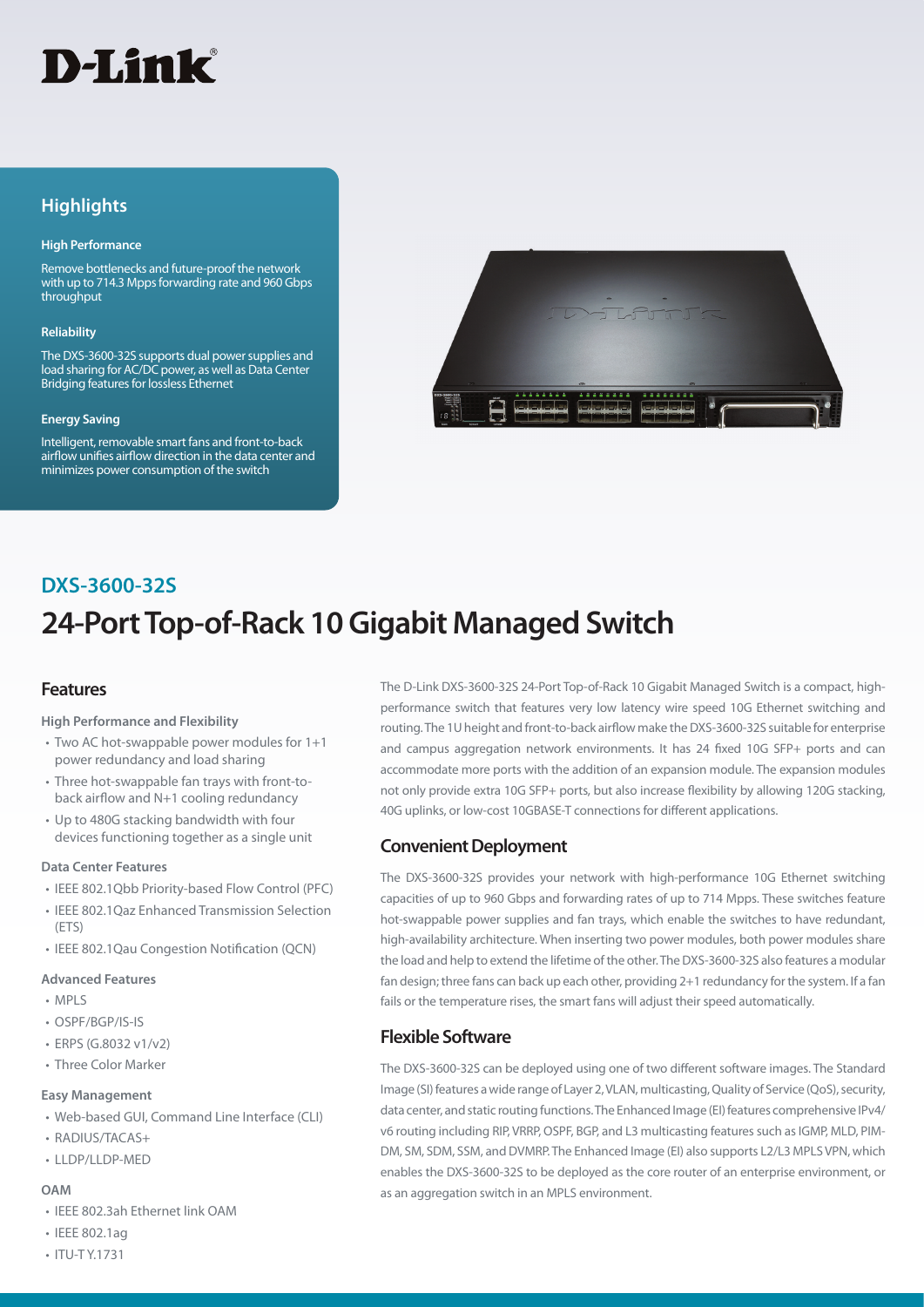

### **Data Center Features**

Data Center Bridging (DCB) is an essential set of enhancements to Ethernet for networking in data center environments. The DXS-3600-32S support several core components of Data Center Bridging (DCB) such as IEEE 802.1Qbb, IEEE 802.1Qaz, and IEEE 802.1Qau. IEEE 802.1Qbb (Priority-based Flow Control) provides flow control to ensure there is no data loss during network congestion. IEEE 802.1Qaz (Enhanced Transmission Selection) manages the allocation of bandwidth based on different traffic classes. IEEE 802.1Qau (Congestion Notification) provides congestion management for data flows within network domains to avoid congestion. The DXS-3600-32S switches also support cut-through switching, which reduces latency when transmitting data in a network.

## **Energy-Efficient**

The DXS-3600-32S utilises front-to-back airflow for increased cooling efficiency, allowing hot and cold isles to be built in the data center and unifying airflow direction when compared to a mix of back-to-front and sideto-side airflow. Modular power supplies provide the option to use AC or DC power inputs, allowing the most efficient choice for the environment to be chosen. The switches also feature built-in smart fans that monitor and detect temperature changes, adjusting the fan speed for maximum efficiency. At lower temperatures, the fans run at a lower speed, reducing both the power consumption and noise output of the switch.

### **Stacking with DXS-3600-EM-Stack and DXS-3600-EM-4QXS module**

DXS-3600-32S with stacking module to build a physical stacking architecture that provides:

- Up to 96 10G SFP+ ports
- Up to 480G stacking bandwidth
- High redundancy and reliability

**Stacking with DXS-3600-EM-Stack module**



**DEM-CB50CXP 120G CXP Stacking Cable**

DXS-3600-32S with 40G QSFP+ expansion module to build a physical stacking architecture that provides:

- Longer distance stacking by connecting 40G transceivers and fiber cables • Up to 160G stacking bandwidth
- High redundancy and reliability

#### **DXS-3600-EM-4QXS, the 40G QSFP+ module**



**DEM-CB100QXS, the 40G QSFP+ to QSFP+ DAC**

| <b>Technical Specifications</b> |                                                                       |  |
|---------------------------------|-----------------------------------------------------------------------|--|
| General                         |                                                                       |  |
| Interfaces                      | • 24 fixed SFP+ 10G ports with one expansion slot                     |  |
| Console Port                    | • RJ-45 console port for out-of-band management                       |  |
| Management Port                 | • 10/100/1000 BASE-T RJ-45 Ethernet for out-of-band remote management |  |
| SD Card Slot                    | $\cdot$ 1 slot                                                        |  |
| Performance                     |                                                                       |  |
| <b>Switching Capacity</b>       | • 960 Gbps                                                            |  |
| Max. Forwarding Rate            | • 714.28 Mpps                                                         |  |
| Packet Buffer Memory            | $\cdot$ 9 MB                                                          |  |
| <b>MAC Address Table</b>        | $\cdot$ 128K                                                          |  |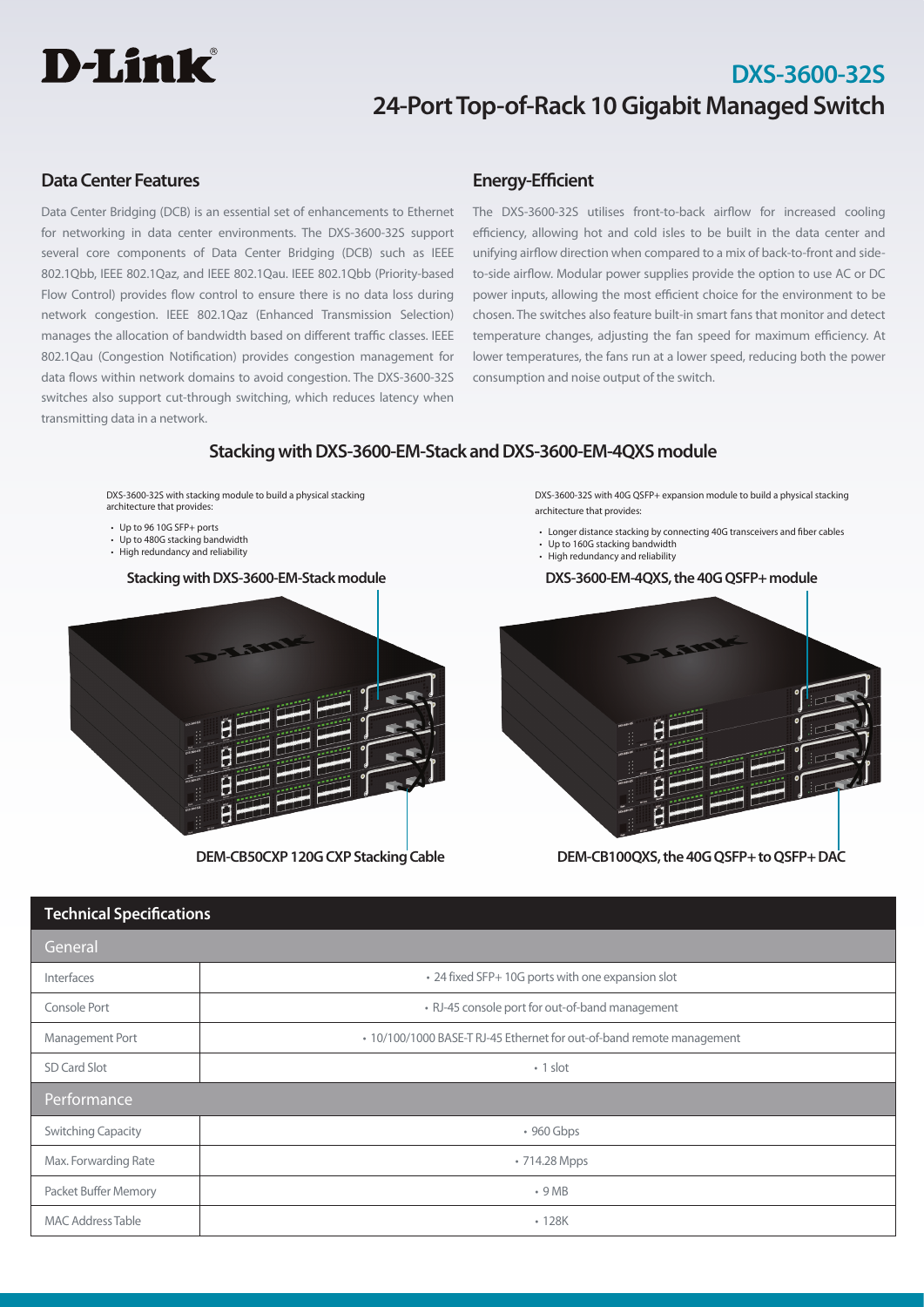

| Physical                            |                                                                                                                                                                                                                                                                                                                                                                                       |                                                                                                                                                                                                                                                                                                                                                                                                                                                                  |  |
|-------------------------------------|---------------------------------------------------------------------------------------------------------------------------------------------------------------------------------------------------------------------------------------------------------------------------------------------------------------------------------------------------------------------------------------|------------------------------------------------------------------------------------------------------------------------------------------------------------------------------------------------------------------------------------------------------------------------------------------------------------------------------------------------------------------------------------------------------------------------------------------------------------------|--|
| Power Input                         |                                                                                                                                                                                                                                                                                                                                                                                       | • 100 to 240 V AC, 50/60 Hz                                                                                                                                                                                                                                                                                                                                                                                                                                      |  |
| Maximum Power<br>Consumption        | · 116.8 W (without expansion module)<br>• 160.4 W (with DXS-3600-EM-4QXS)                                                                                                                                                                                                                                                                                                             |                                                                                                                                                                                                                                                                                                                                                                                                                                                                  |  |
| <b>Standby Power</b><br>Consumption | 88.2W                                                                                                                                                                                                                                                                                                                                                                                 |                                                                                                                                                                                                                                                                                                                                                                                                                                                                  |  |
| Heat Dissipation (Max.)             | · 398.29 BTU/hr (without expansion module)<br>• 546.96 BTU/hr (with DXS-3600-EM-4QXS)                                                                                                                                                                                                                                                                                                 |                                                                                                                                                                                                                                                                                                                                                                                                                                                                  |  |
| Heat Dissipation (Standby)          | · 300.76 BTU/hr                                                                                                                                                                                                                                                                                                                                                                       |                                                                                                                                                                                                                                                                                                                                                                                                                                                                  |  |
| Dimensions (W x L x H)              |                                                                                                                                                                                                                                                                                                                                                                                       | +440 x 506 x 44 mm (17.32 x 19.92 x 1.73 in)                                                                                                                                                                                                                                                                                                                                                                                                                     |  |
| Weight                              |                                                                                                                                                                                                                                                                                                                                                                                       | • 10.71 kg (23.6 lbs)                                                                                                                                                                                                                                                                                                                                                                                                                                            |  |
| <b>Operating Temperature</b>        |                                                                                                                                                                                                                                                                                                                                                                                       | • 0 to 45 °C (32 to 113 °F)                                                                                                                                                                                                                                                                                                                                                                                                                                      |  |
| Storage Temperature                 |                                                                                                                                                                                                                                                                                                                                                                                       | • -40 to 70 °C (-40 to 158 °F)                                                                                                                                                                                                                                                                                                                                                                                                                                   |  |
| <b>Operating Humidity</b>           |                                                                                                                                                                                                                                                                                                                                                                                       | • 0% to 95% RH                                                                                                                                                                                                                                                                                                                                                                                                                                                   |  |
| <b>Storage Humidity</b>             |                                                                                                                                                                                                                                                                                                                                                                                       | • 0% to 95% RH                                                                                                                                                                                                                                                                                                                                                                                                                                                   |  |
| Certifications                      |                                                                                                                                                                                                                                                                                                                                                                                       |                                                                                                                                                                                                                                                                                                                                                                                                                                                                  |  |
| Safety                              | • CB, cUL, LVD                                                                                                                                                                                                                                                                                                                                                                        |                                                                                                                                                                                                                                                                                                                                                                                                                                                                  |  |
| <b>EMI/EMC</b>                      |                                                                                                                                                                                                                                                                                                                                                                                       | · FCC, CE, C-Tick, IC, VCCI                                                                                                                                                                                                                                                                                                                                                                                                                                      |  |
| <b>Standard Image (SI) Features</b> |                                                                                                                                                                                                                                                                                                                                                                                       |                                                                                                                                                                                                                                                                                                                                                                                                                                                                  |  |
| Stackability                        | • DXS-3600-32S with:<br>· DXS-3600-EM-Stack expansion module: 480G stacking<br>bandwidth<br>· DXS-3600-EM-4QXS expansion module: 160G stacking<br>bandwidth<br>• DXS-3600-16S with:<br>· DXS-3600-EM-4QXS expansion module: 160G stacking<br>bandwidth                                                                                                                                | • Virtual Stacking/Clustering of up to 32 units<br>• Supports D-Link Single IP Management<br>• Physical Stacking<br>• Up to 480G stacking bandwidth<br>• Up to 4 switches in a stack<br>• Ring/chain topology support                                                                                                                                                                                                                                            |  |
| L <sub>2</sub> Features             | • MAC Address Table<br>• 128K entries<br>• Flow Control<br>• 802.3x Flow Control when using full-duplex<br>• Back Pressure when using half-duplex<br>• HOL Blocking Prevention<br>• Spanning Tree Protocol<br>• 802.1D STP<br>• 802.1w RSTP<br>• 802.1s MSTP<br>• Supports Root Restriction<br>• Jumbo Frame<br>• Up to 12,000 bytes<br>• Multi-Chassis Link Aggregation Group (MLAG) | · 802.1AX Link Aggregation<br>· Max. 32 groups per device, 12 ports per group<br>• ERPS (Ethernet Ring Protection Switching)<br>• Port Mirroring<br>• Supports One-to-One, Many-to-One<br>• Supports Mirroring for Tx/Rx/Both<br>• Supports 4 mirroring groups<br>• Flow Mirroring<br>• Supports One-to-One, Many-to-One<br>• Supports Mirroring for Rx<br>• Supports 4 mirroring groups<br>• RSPAN mirroring<br>• Loopback Detection<br>• L2 Protocol Tunneling |  |
| L <sub>2</sub> Multicast Features   | • L2 Multicast Filtering<br>• Forwards all groups<br>• Forwards all unregistered groups<br>• Filters all unregistered groups<br>• MLD Snooping<br>• MLD v1/v2 Snooping<br>• Supports 4K groups<br>• Host-based MLD Snooping Fast Leave                                                                                                                                                | • IGMP Snooping<br>· IGMP v1/v2/v3 Snooping<br>• Supports 4K IGMP groups<br>• Supports 1K static multicast addresses<br>• IGMP per VLAN<br>• Host-based IGMP Snooping Fast Leave<br>• PIM Snooping                                                                                                                                                                                                                                                               |  |
| L3 Features                         | $\cdot$ ARP<br>• 512 Static ARP<br>• Supports Gratuitous ARP                                                                                                                                                                                                                                                                                                                          | • IP Interface<br>• Supports 256 interfaces<br>• Loopback Interface<br>• IPv6 Neighbor Discovery (ND)                                                                                                                                                                                                                                                                                                                                                            |  |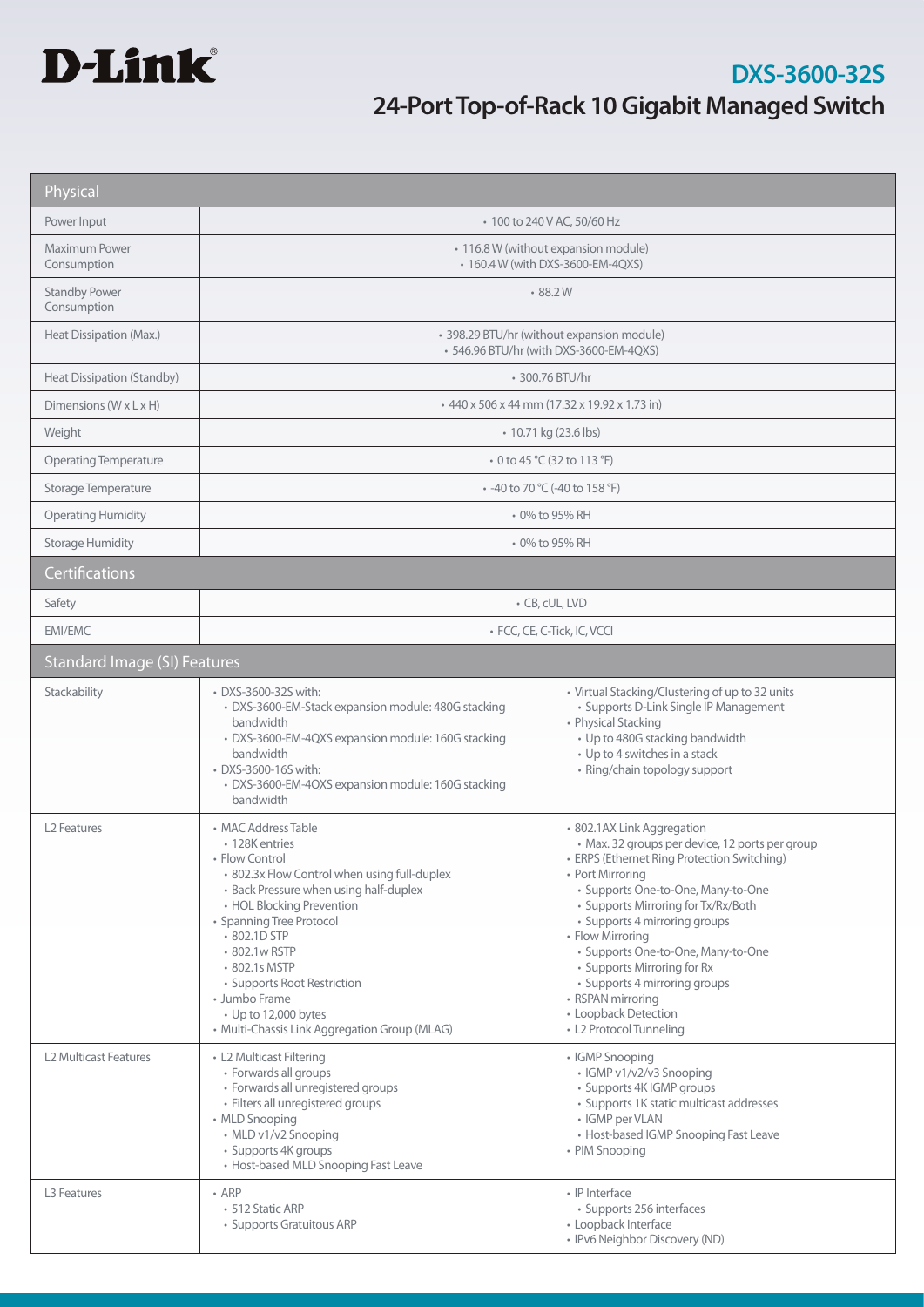

| L3 Routing                | • Static Routing<br>• Max. 1K IPv4 entries<br>• Max. 512 IPv6 entries<br>• Supports secondary route<br>• Supports Equal Cost/Weighted Cost multi-path route                                                                                                                                                                                                                                       | • Default Routing                                                                                                                                                                                                                                                                                                                                                                                                                            |
|---------------------------|---------------------------------------------------------------------------------------------------------------------------------------------------------------------------------------------------------------------------------------------------------------------------------------------------------------------------------------------------------------------------------------------------|----------------------------------------------------------------------------------------------------------------------------------------------------------------------------------------------------------------------------------------------------------------------------------------------------------------------------------------------------------------------------------------------------------------------------------------------|
| <b>VLAN</b>               | $\cdot$ 802.10<br>• 802.1v Protocol-based VLAN<br>• Double VLAN (Q-in-Q)<br>• Port-based Q-in-Q<br>• Selective Q-in-Q<br>• Port-based VLAN<br>• MAC-based VLAN<br>• Subnet-based VLAN<br>• Private VLAN                                                                                                                                                                                           | • VLAN Group<br>• Max. 4K static VLAN groups<br>• Max. 4094 VIDs<br>$\cdot$ GVRP<br>• Up to 4K dynamic VLANs<br>• VLAN Translation<br>• ISM VLAN (Multicast VLAN)<br>• Private VLAN<br>• Super VLAN<br>• VLAN Trunking                                                                                                                                                                                                                       |
| AAA                       | • 802.1X Authentication<br>• Supports port-based access control<br>• Supports host-based access control<br>• Dynamic VLAN assignment<br>· Identity-driven policy (VLAN/ACL/QoS) assignment<br>• Web-based Access Control (WAC)<br>• Supports port-based access control<br>• Supports host-based access control<br>• Dynamic VLAN Assignment<br>· Identity-driven Policy (VLAN/ACL/QoS) Assignment | • MAC-based Access Control (MAC)<br>• Supports port-based access control<br>• Supports host-based access control<br>• Dynamic VLAN Assignment<br>· Identity-driven Policy (VLAN/ACL/QoS) Assignment<br>• Guest VLAN<br>• Compound Authentication<br>• Microsoft NAP<br>· Supports 802.1X NAP<br>• Supports DHCP NAP<br>• RADIUS and TACACS+ authentication<br>• Authentication Database Failover<br>• Trusted Host                           |
| QoS (Quality of Service)  | • 802.1p Quality of Service (QoS)<br>· 8 queues per port<br>• Queue handling<br>• Strict<br>• Weighted Round Robin (WRR)<br>$\cdot$ Strict + WRR<br>• Round Robin (RR)<br>• Weighted Deficit Round Robin (WDRR)<br>• QoS based on:<br>• 802.1p Priority Queues<br>• DSCP<br>• IP address<br>• MAC address<br>$\cdot$ VLAN<br>• IPv6 Traffic Class<br>· IPv6 Flow Label<br>• TCP/UDP port          | • Bandwidth Control<br>• Port-based (ingress/egress, min. granularity 8 Kb/s)<br>· Flow-based (ingress/egress, min. granularity 8 Kb/s)<br>• Per queue bandwidth control (min. granularity 8 Kb/s)<br>• Three Color Marker<br>• trTCM<br>• srTCM<br>• Congestion Control<br>• WRED<br>• Support for following actions:<br>• Remark 802.1p priority tag<br>• Remark TOS/DSCP tag<br>• Bandwidth Control<br>• Committed Information Rate (CIR) |
| Access Control List (ACL) | • ACL based on:<br>• 802.1p priority<br>• VLAN<br>• MAC address<br>• EtherType<br>• IP address<br>• DSCP<br>• Protocol type<br>• TCP/UDP port number<br>• IPv6 Traffic Class<br>• IPv6 Flow Label                                                                                                                                                                                                 | • Max. ACL entries:<br>• 1792 ingress ACL rules<br>• 1K egress ACL rules<br>• 3K VLAN Access Maps<br>• Time-based ACL                                                                                                                                                                                                                                                                                                                        |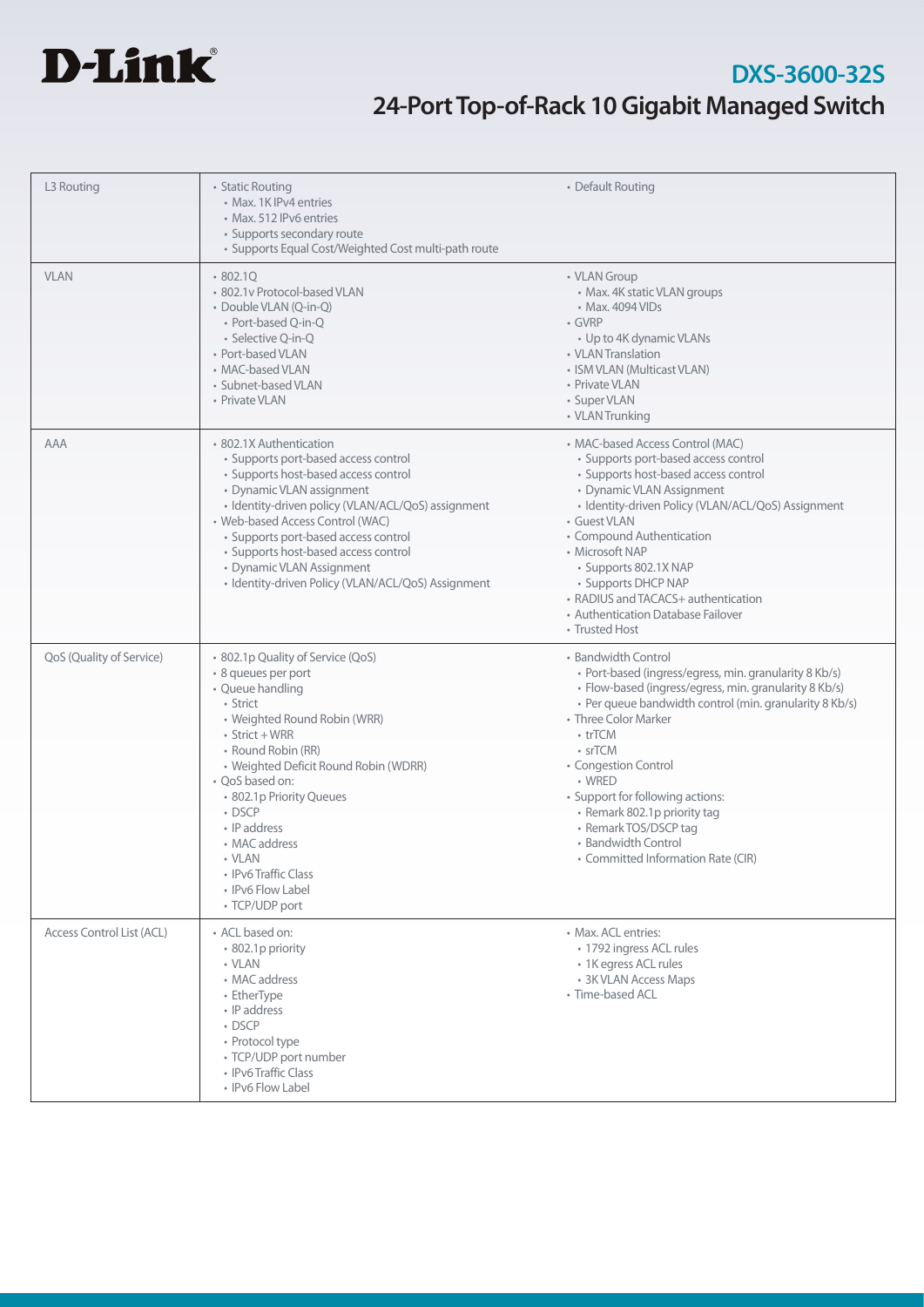

| Security                                | • Port Security                                                  | • IPv6 ND Inspection                                |
|-----------------------------------------|------------------------------------------------------------------|-----------------------------------------------------|
|                                         | • Supports up to 12K MAC addresses per port/system               | • ARP Spoofing Prevention                           |
|                                         |                                                                  |                                                     |
|                                         | • Broadcast/Multicast/Unicast Storm Control                      | • Max. 64 entries                                   |
|                                         | • D-Link Safeguard Engine                                        | • Traffic Segmentation                              |
|                                         | • DHCP Server Screening                                          | · SSL                                               |
|                                         | • IP-MAC-Port Binding (IMPB)                                     | • Supports v3                                       |
|                                         | • Dynamic ARP Inspection                                         | • Supports IPv4/v6 access                           |
|                                         | • IP Source Guard                                                |                                                     |
|                                         |                                                                  | • Supports TLS 1.2                                  |
|                                         | • DHCP Snooping                                                  | $\cdot$ SSH                                         |
|                                         | • IPv6 Snooping                                                  | • Supports v2                                       |
|                                         | • DHCPv6 Guard                                                   | • Supports IPv4/v6 access                           |
|                                         | · IPv6 Route Advertisement (RA) Guard                            | • BPDU Attack Protection                            |
|                                         |                                                                  | • DOS Attack Prevention                             |
|                                         |                                                                  |                                                     |
| Management                              | • Web-based GUI                                                  | • CPU Monitoring                                    |
|                                         | $\cdot$ CII                                                      | • MTU Setting                                       |
|                                         | • Telnet Server/Client                                           |                                                     |
|                                         |                                                                  | • Traceroute & Ping                                 |
|                                         | • TFTP Client                                                    | • LLDP/LLDP-MED                                     |
|                                         | • FTP Client                                                     | • DNS Relay                                         |
|                                         | • Traffic Monitoring                                             | · SMTP                                              |
|                                         | • SNMP (Supports v1/v2c/v3)                                      | • DHCP Auto Configuration                           |
|                                         | • SNMP Trap                                                      | • SNTP                                              |
|                                         |                                                                  |                                                     |
|                                         | • System Log                                                     | • RCP (Remote Copy Protocol)                        |
|                                         | • DHCP Client                                                    | • RMONv1                                            |
|                                         | • DHCP Server                                                    | • RMON <sub>v2</sub>                                |
|                                         | • DHCP Relay options 12, 60, 61, 82                              | • Trusted Host                                      |
|                                         | • Multiple Image                                                 | • Password encryption                               |
|                                         | • Multiple Configuration                                         | • Debug command                                     |
|                                         |                                                                  |                                                     |
|                                         | • Flash File System                                              | · IPv6 Stateless Address Auto-configuration (SLAAC) |
|                                         | • DNS Resolver                                                   | • D-Link Discover Protocol (DDP)                    |
|                                         |                                                                  |                                                     |
| Enhanced Image (EI) Additional Features |                                                                  |                                                     |
|                                         |                                                                  |                                                     |
| L3 Multicasting                         | • Multicast Table Size: 2K                                       | • PIM-Sparse-Dense Mode                             |
|                                         | • IGMP v1, v2c, v3                                               | • PIM-SSM                                           |
|                                         | · PIM-SM IPv4/IPv6                                               | • DVMRP v3                                          |
|                                         | • PIM-DM                                                         | $\cdot$ MLD v1/v2                                   |
|                                         |                                                                  |                                                     |
|                                         | • Multicast Source Discovery Protocol (MSDP)                     |                                                     |
|                                         |                                                                  |                                                     |
| <b>MPLS</b>                             | • Label Distribution Protocol (LDP)                              | • BGP/MPLS VPN                                      |
|                                         | • PHP (Penultimate hop popping)                                  | • Multiprotocol extensions for BGP4                 |
|                                         | • Virtual Private Wire Service (VPWS)                            | • Virtual Routing Forwarding (VRF)                  |
|                                         | • Virtual Private LAN Service (VPLS)                             | • LSP MPLS Ping/Traceroute                          |
|                                         |                                                                  | • VCCV Ping/Traceroute                              |
|                                         |                                                                  |                                                     |
| L3 Features                             | • IPv6 Tunneling                                                 | $\cdot$ VRRP v2/v3                                  |
|                                         | • Static                                                         |                                                     |
|                                         | • ISATAP                                                         |                                                     |
|                                         |                                                                  |                                                     |
|                                         | $\cdot$ GRE                                                      |                                                     |
|                                         | • 6to4                                                           |                                                     |
|                                         |                                                                  |                                                     |
| L3 VPN                                  | • MPLS/BGP L3 VPN                                                | • VRF aware application                             |
|                                         | $\cdot$ MP-BGP                                                   |                                                     |
|                                         |                                                                  |                                                     |
| L3 Routing                              | • Supports 16K hardware routing entries shared by IPv4/IPv6      | • Route Redistribution                              |
|                                         | · Max. 16K IPv4 entries                                          | • Default Route                                     |
|                                         | • Max. 8K IPv6 entries                                           | • Static Route                                      |
|                                         | • Supports 8K hardware L3 forwarding entries shared by IPv4/IPv6 | $\cdot$ RIP                                         |
|                                         |                                                                  |                                                     |
|                                         | • Max. 8K IPv4 entries                                           | $\cdot$ OSPF v2/v3                                  |
|                                         | • Max. 4K IPv6 entries                                           | $\cdot$ BGP                                         |
|                                         | $\cdot$ RIP                                                      | • IP Directed Broadcast                             |
|                                         | $\cdot$ RIP v1/v2                                                | • Policy Based Route                                |
|                                         | • RIPng                                                          | • Bidirectional Forwarding Detection (BFD)          |
|                                         | • OSPF                                                           | • Supports OSPF                                     |
|                                         |                                                                  |                                                     |
|                                         | $\cdot$ OSPF v2/v3                                               | • Supports VRRP                                     |
|                                         | • OSPF Passive Interface                                         | • VRF Lite                                          |
|                                         | • Stub/NSSA Area                                                 | • IPv4 Static Route                                 |
|                                         | • OSPF Equal Cost Route                                          | $\cdot$ RIPv1/v2                                    |
|                                         | $\cdot$ BGP v4/v4+                                               | • OSPFv2/v3                                         |
|                                         |                                                                  |                                                     |
|                                         | $\cdot$ IS-IS                                                    | $\cdot$ BGPv4                                       |
|                                         | $\cdot$ IS-ISv6                                                  | • IPv4 PIM-DM/SM/SSM                                |
|                                         |                                                                  |                                                     |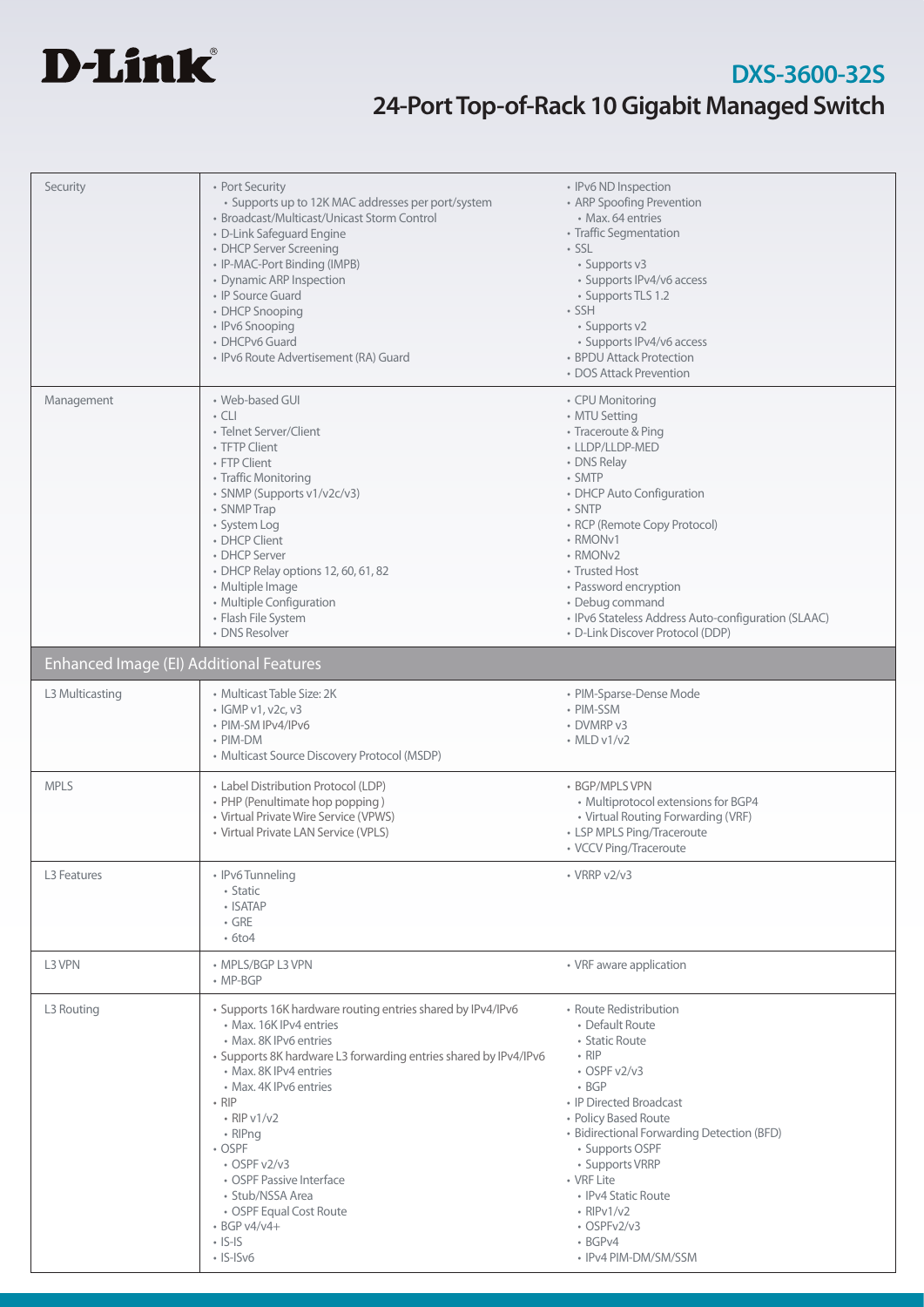

| <b>Standards</b>                    |                                                                                                                                                                                                                                                                                                                                                                                                                                                                                                                                                                                                                                                                                                                                                                                                                                                                                                                                                                                                                                                                                                                                                                                                                            |                                                                                                                                                                                                                                                                                                                                                                                                                                                                                                                                                                                                                                                                                                                                                                                                                                                                                                                                                                                                                                                                                                                                                                                                                                            |
|-------------------------------------|----------------------------------------------------------------------------------------------------------------------------------------------------------------------------------------------------------------------------------------------------------------------------------------------------------------------------------------------------------------------------------------------------------------------------------------------------------------------------------------------------------------------------------------------------------------------------------------------------------------------------------------------------------------------------------------------------------------------------------------------------------------------------------------------------------------------------------------------------------------------------------------------------------------------------------------------------------------------------------------------------------------------------------------------------------------------------------------------------------------------------------------------------------------------------------------------------------------------------|--------------------------------------------------------------------------------------------------------------------------------------------------------------------------------------------------------------------------------------------------------------------------------------------------------------------------------------------------------------------------------------------------------------------------------------------------------------------------------------------------------------------------------------------------------------------------------------------------------------------------------------------------------------------------------------------------------------------------------------------------------------------------------------------------------------------------------------------------------------------------------------------------------------------------------------------------------------------------------------------------------------------------------------------------------------------------------------------------------------------------------------------------------------------------------------------------------------------------------------------|
| MIB & RFC Standards                 | • RFC1213 MIB II<br>• RFC1907 SNMP v2 MIB<br>• RFC5519 IGMP v3 MIB<br>• RFC1724 RIP v2 MIB<br>• RFC2021 RMONv2 MIB<br>· RFC1643, RFC2358, RFC2665 Ether-like MIB<br>• RFC4836 802.3 MAU MIB<br>• RFC4363 802.1p MIB<br>• RFC2618 RADIUS Authentication Client MIB<br>• RFC4292 IP Forwarding Table MIB<br>• RFC2932 IPv4 Multicast Routing MIB<br>• RFC2934 PIM MIB for IPv4<br>• RFC2620 RADIUS Accounting Client MIB<br>• RFC2925 Traceroute MIB<br>• RFC2925 Ping MIB<br>• RFC1850 OSPF MIB<br>• Private MIB<br>· RFC1112, RFC2236, RFC3376, RFC4541 IGMP Snooping<br>• RFC4363 802.1v<br>• RFC2338 VRRP<br>· RFC1058, RFC1388, RFC1723, RFC2453, RFC2080 RIP<br>• RFC1370 Applicability Statement for OSPF<br>• RFC1765 OSPF Database Overflow<br>• RFC2328 OSPF v2<br>• RFC2740 OSPF for IPv6<br>· RFC3101 OSPF Not-So-Stubby Area (NSSA) option; makes<br>RFC1587 obsolete<br>· RFC2328 makes RFC2178 obsolete<br>• RFC2178 makes RFC1583 obsolete<br>· RFC1771, RFC1997, RFC2439, RFC2796, RFC2842, RFC2918 BGP<br>• RFC3973 PIM-DM<br>• RFC5059 PIM-SM<br>· RFC3569, RFC4601, RFC4608, RFC4607, RFC4604 PIM SSM<br>• RFC3376 IGMP<br>• RFC2475 Priority Queue Mapping<br>• RFC2475, RFC2598 Class of Service (CoS) | • RFC2597, RFC2598 QoS Flow Actions<br>· RFC2697, RFC2698 Three Color Marker, RFC2093, RFC2904,<br>RFC2095, RFC2906 AAA<br>· RFC1321, RFC2144, RFC2313, RFC2420, RFC2841, RFC3394<br>Encryption<br>• RFC2289 One-Time<br>• RFC3580 802.1X<br>• RFC2866 RADIUS Accounting<br>· RFC2138, RFC2139, RFC2865, RFC2618 RADIUS Author. for<br><b>Management Access</b><br>· RFC1492 TACACS+ Auth. for Management Access<br>· RFC2068, RFC2616 Web-based GUI<br>• RFC854 Telnet Server<br>• RFC783, RFC1350 TFTP Client<br>· RFC1157, RFC1901, RFC1908, RFC2570, RFC2574, RFC2575,<br><b>RFC3411-17 SNMP</b><br>• RFC3164 System Log<br>• RFC2819 RMON v1<br>· RFC951, RFC1542, RFC2131, RFC3046 BootP/DHCP Client<br>• RFC1769 Time Setting<br>• RFC2131 DHCP Server<br>• RFC1191 MTU Setting<br>· RFC1065, RFC1066, RFC1155, RFC1156, RFC2578 MIB Structure<br>• RFC1215 MIB Traps Convention<br>· RFC4188 Bridge MIB<br>· RFC1157, RFC2571-2576, RFC3411-3415, RFC3418 SNMP MIB<br>• RFC1901-1908, RFC1442, RFC2578 SNMP v2 MIB<br>• RFC2737 Entity MIB<br>• RFC768 UDP<br>• RFC791 IP<br>• RFC792 ICMP<br>$\cdot$ RFC793 TCP<br>• RFC826 ARP<br>• RFC1338, RFC1519 CIDR<br>• RFC2716, RFC3748 EAP<br>• RFC2571, RFC2572, RFC2573, RFC2574 SNMP |
|                                     | Optional License Upgrade and Expansion Modules                                                                                                                                                                                                                                                                                                                                                                                                                                                                                                                                                                                                                                                                                                                                                                                                                                                                                                                                                                                                                                                                                                                                                                             |                                                                                                                                                                                                                                                                                                                                                                                                                                                                                                                                                                                                                                                                                                                                                                                                                                                                                                                                                                                                                                                                                                                                                                                                                                            |
| DXS-3600-32S-SE-LIC                 | • DXS-3600-32S Standard Image to Enhanced Image License                                                                                                                                                                                                                                                                                                                                                                                                                                                                                                                                                                                                                                                                                                                                                                                                                                                                                                                                                                                                                                                                                                                                                                    |                                                                                                                                                                                                                                                                                                                                                                                                                                                                                                                                                                                                                                                                                                                                                                                                                                                                                                                                                                                                                                                                                                                                                                                                                                            |
| DXS-3600-EM-4XT                     | • 4 x 10GBASE-T expansion module                                                                                                                                                                                                                                                                                                                                                                                                                                                                                                                                                                                                                                                                                                                                                                                                                                                                                                                                                                                                                                                                                                                                                                                           |                                                                                                                                                                                                                                                                                                                                                                                                                                                                                                                                                                                                                                                                                                                                                                                                                                                                                                                                                                                                                                                                                                                                                                                                                                            |
| DXS-3600-EM-8T                      | · 8 x 10/100/1000BASE-T expansion module                                                                                                                                                                                                                                                                                                                                                                                                                                                                                                                                                                                                                                                                                                                                                                                                                                                                                                                                                                                                                                                                                                                                                                                   |                                                                                                                                                                                                                                                                                                                                                                                                                                                                                                                                                                                                                                                                                                                                                                                                                                                                                                                                                                                                                                                                                                                                                                                                                                            |
| DXS-3600-EM-4QXS                    | • 4 x 40G QSFP+ expansion module                                                                                                                                                                                                                                                                                                                                                                                                                                                                                                                                                                                                                                                                                                                                                                                                                                                                                                                                                                                                                                                                                                                                                                                           |                                                                                                                                                                                                                                                                                                                                                                                                                                                                                                                                                                                                                                                                                                                                                                                                                                                                                                                                                                                                                                                                                                                                                                                                                                            |
| DXS-3600-EM-Stack                   | • 2 x 120G CXP physical stacking module                                                                                                                                                                                                                                                                                                                                                                                                                                                                                                                                                                                                                                                                                                                                                                                                                                                                                                                                                                                                                                                                                                                                                                                    |                                                                                                                                                                                                                                                                                                                                                                                                                                                                                                                                                                                                                                                                                                                                                                                                                                                                                                                                                                                                                                                                                                                                                                                                                                            |
| DXS-PWR300AC                        | * 300 W AC modular power supply with front-to-back airflow                                                                                                                                                                                                                                                                                                                                                                                                                                                                                                                                                                                                                                                                                                                                                                                                                                                                                                                                                                                                                                                                                                                                                                 |                                                                                                                                                                                                                                                                                                                                                                                                                                                                                                                                                                                                                                                                                                                                                                                                                                                                                                                                                                                                                                                                                                                                                                                                                                            |
| DXS-3600-FAN-FB                     | • Fan tray with front-to-back airflow                                                                                                                                                                                                                                                                                                                                                                                                                                                                                                                                                                                                                                                                                                                                                                                                                                                                                                                                                                                                                                                                                                                                                                                      |                                                                                                                                                                                                                                                                                                                                                                                                                                                                                                                                                                                                                                                                                                                                                                                                                                                                                                                                                                                                                                                                                                                                                                                                                                            |
| <b>Optional Management Software</b> |                                                                                                                                                                                                                                                                                                                                                                                                                                                                                                                                                                                                                                                                                                                                                                                                                                                                                                                                                                                                                                                                                                                                                                                                                            |                                                                                                                                                                                                                                                                                                                                                                                                                                                                                                                                                                                                                                                                                                                                                                                                                                                                                                                                                                                                                                                                                                                                                                                                                                            |
| DV-700                              | • D-View 7 Network Management Software (downloadable from http://dview.dlink.com)                                                                                                                                                                                                                                                                                                                                                                                                                                                                                                                                                                                                                                                                                                                                                                                                                                                                                                                                                                                                                                                                                                                                          |                                                                                                                                                                                                                                                                                                                                                                                                                                                                                                                                                                                                                                                                                                                                                                                                                                                                                                                                                                                                                                                                                                                                                                                                                                            |
| DV-700-N25-LIC                      | • D-View 7 - 25 Node License                                                                                                                                                                                                                                                                                                                                                                                                                                                                                                                                                                                                                                                                                                                                                                                                                                                                                                                                                                                                                                                                                                                                                                                               |                                                                                                                                                                                                                                                                                                                                                                                                                                                                                                                                                                                                                                                                                                                                                                                                                                                                                                                                                                                                                                                                                                                                                                                                                                            |
| DV-700-N250-LIC                     | · D-View 7 - 250 Node License                                                                                                                                                                                                                                                                                                                                                                                                                                                                                                                                                                                                                                                                                                                                                                                                                                                                                                                                                                                                                                                                                                                                                                                              |                                                                                                                                                                                                                                                                                                                                                                                                                                                                                                                                                                                                                                                                                                                                                                                                                                                                                                                                                                                                                                                                                                                                                                                                                                            |
| DV-700-P10-LIC                      | · D-View 7 - 10 Probe License                                                                                                                                                                                                                                                                                                                                                                                                                                                                                                                                                                                                                                                                                                                                                                                                                                                                                                                                                                                                                                                                                                                                                                                              |                                                                                                                                                                                                                                                                                                                                                                                                                                                                                                                                                                                                                                                                                                                                                                                                                                                                                                                                                                                                                                                                                                                                                                                                                                            |